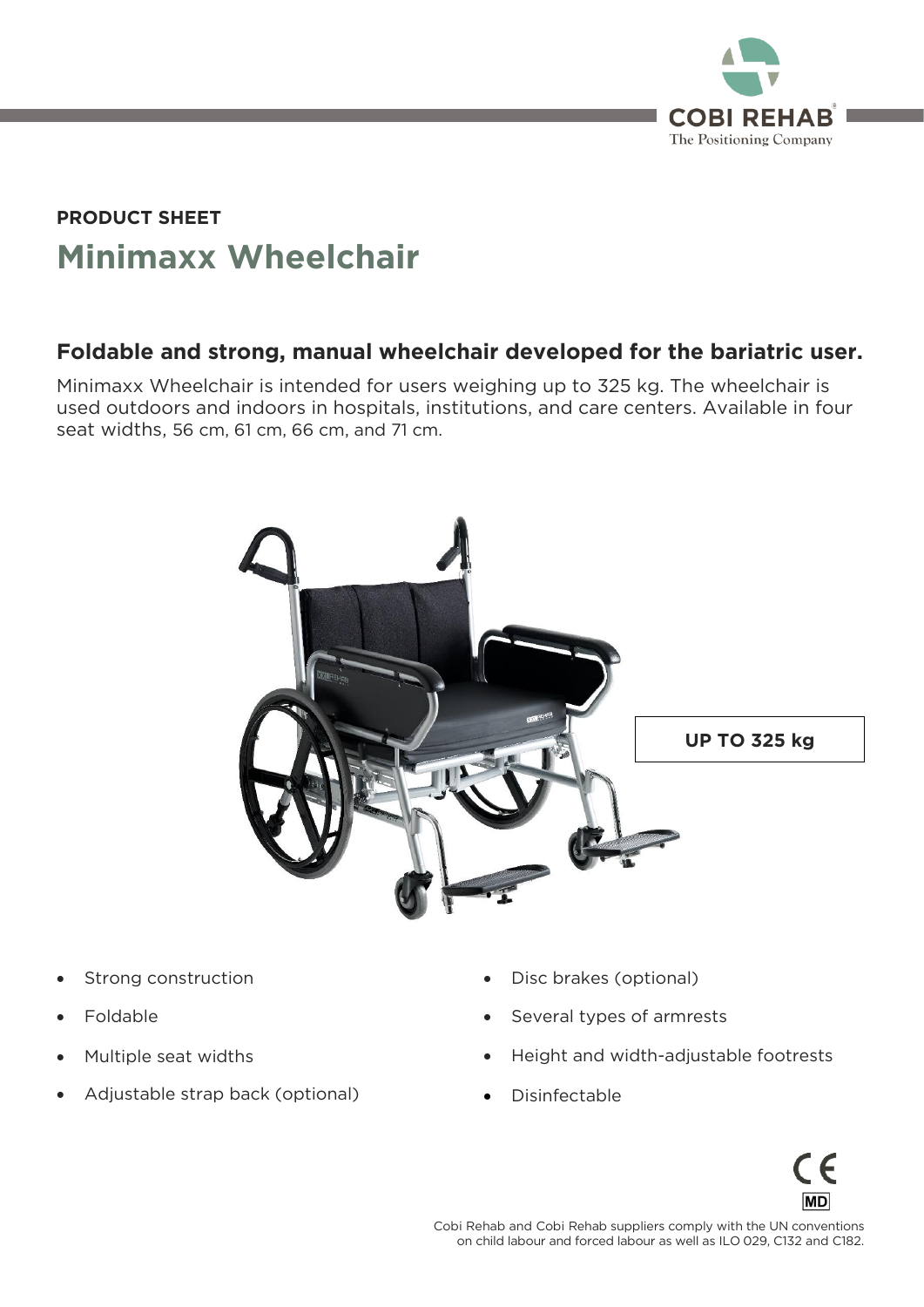### **Use**

Minimaxx Wheelchair is used for bariatric users who have the physique and the cognitive abilities to propel the wheelchair forward in a safe and sound manner.

Minimaxx Wheelchair has a maximum user weight and indoors in institutions, hospitals, and care centers.

up to 100 kg each. The wheelchair's drive wheel<br>can be adjusted according to the users' center of can be adjusted according to the users' center of gravity. The design of the push handles makes it easier for nursing staff to maneuver the wheelchair  $around$ 

Minimaxx Wheelchair is available in four seat widths, 56 cm, 61 cm, 66 cm, and 71 cm. widths, 56 cm, 61 cm, 66 cm, and 71 cm.

All models have a seat height of 43cm and a seat depth of 46cm. depth of 46cm.

The total width of all models is 14 cm more than the

#### **Choice of size for user**

Choice of size depends on the user's body shape.

Contact your dealer for advice and guidance<br>before ordering. before ordering.

#### **Contraindications**

The user of Minimaxx Wheelchair must have physical and cognitive resources to operate the wheelchair in a safe manner.

### **General information**

This product sheet contains important information<br>about the use of Minimaxx Wheelchair and the target group for the wheelchair. It also includes a wide range of specifications on Minimaxx Wheelchair. Wheelchair.

The most recent version of this product sheet can be found on our website. Check if the version you are reading now is the most recent. are reading now is the most recent.

If you need a product sheet written in a larger font size, this sheet is available in PDF format at cobirehab.com, which can be scaled up to the required font size. required font size.

You can always contact your local dealer if you<br>want more information about Minimaxx Wheelchair. Wheelchair.

Cobi Rehab reserves the right to change the product specifications without providing prior product specifications with providing providing providing providing providing providing providing providing pr<br>Providing prior by a providing providing providing providing providing providing providing providing providing



Minimaxx wheelchair with sports arm rests.



Minimaxx wheelchair with universal table.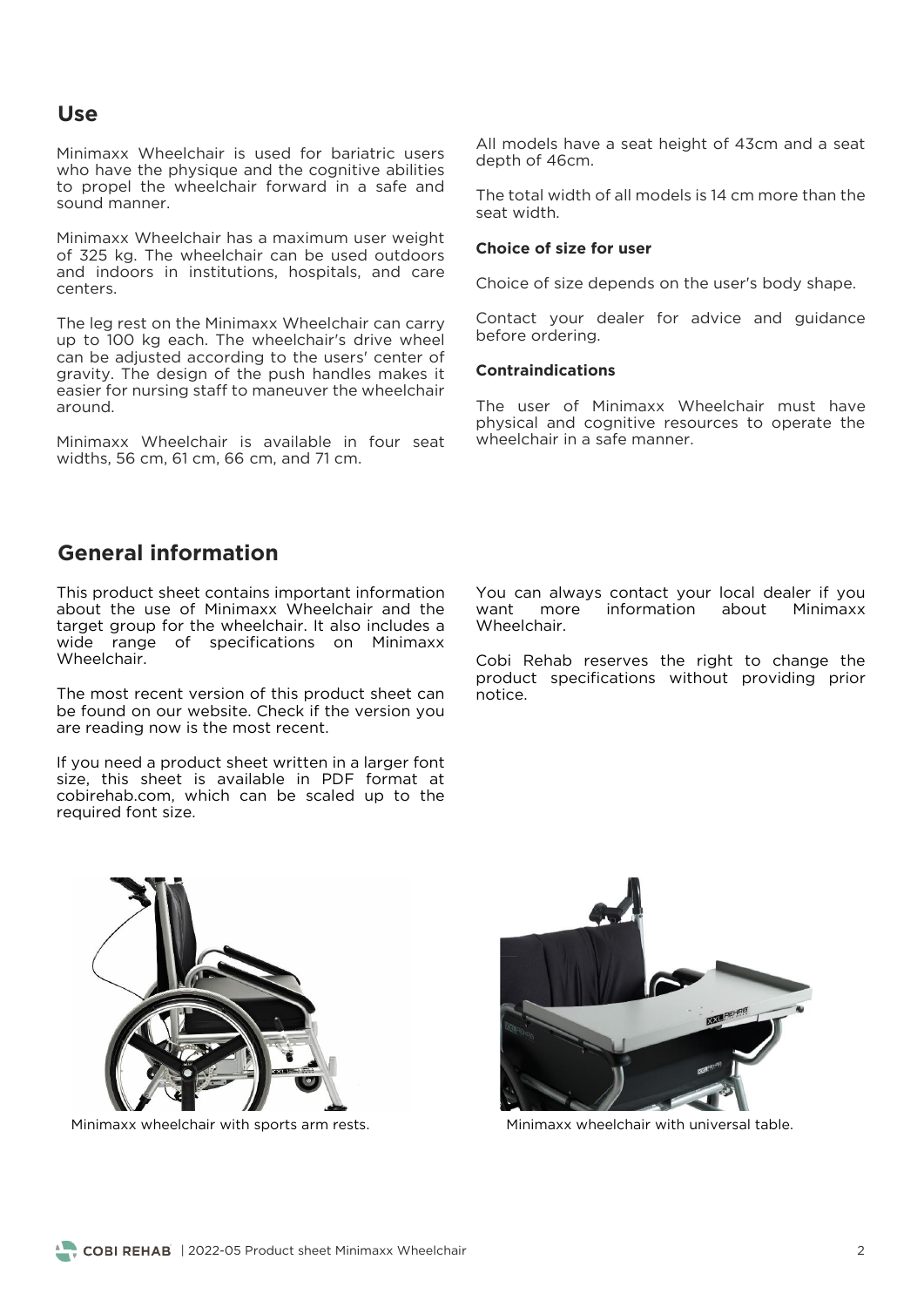## **Construction**

Minimaxx Wheelchair is designed based on the goal of creating a wheelchair with large weight capacity and low weight. In the production of the wheelchair, the type of tube technology has been used, which is also used for MTB bikes and road used, which is also used for MTB bikes and road

That is why Minimaxx Wheelchair weighs only 9% front and rear wheels makes the chair easy to front and rear wheels makes the chair easy to

The rear wheels carry most of the user's weight, making it easier for caregivers to push the wheelchair. The front wheels are positioned far ahead, reducing the risk of tipping. The low seat height makes it easy to get in and out of the chair and to drive the chair forward. and to drive the chair forward.

The height-adjustable push handles are designed so the care staff can easily turn and push the wheelchair. The padded handles have an angle that creates the least possible pressure on wrists and shoulders. and shoulders.

### **Folding mechanism**

Minimaxx Wheelchair is easy to fold and<br>transport. The folding mechanism is easy to activate and at the same time provides great support for the seat. support for the seat.

The design of the folding mechanism makes the wheelchair very stable in the unfolded state. where  $\frac{1}{2}$  states in the unit the unit

### **Disc brakes**

The Minimaxx Wheelchair can also be ordered the brake on the wheelchair. On the disc brakes the brake on the wheelchair. On the disc brakes

### **Cleaning**

Minimaxx Wheelchair frame, seat, push handles<br>and backrests must be cleaned with water and a regular detergent. regular detergent.

### **Storage and transportation**

 $\frac{1}{2}$  and  $\frac{1}{2}$  at a temperature between  $10^{\circ}$ stored dry and at a temperature between 10° to  $\mathcal{F}^{\mathcal{F}}_{\mathcal{F}}$ 

This also applies to long-term storage. Also place<br>Minimaxx Push in the dark and cover it, e.g., with a blanket.

are an added parking brake. The wheelchair also<br>has a wheel lock as standard. has a wheel lock as standard.

### **Armrests**

Extra-long armrests make it easy for the user to get in and out of the wheelchair. get in and out of the wheelchair.

In addition to the removable standard armrests. Minimaxx can also be delivered with sports armrests, which can be a help with transfers and activity at the table, where the wheelchair can be pushed further in under the table. pushed further in under the table.

### **Footrests**

The footrests can carry up to 100 kg each and can<br>be adjusted in height and width, which makes it possible to adapt them individually to the user. possible to adapt them individually to the user.

In addition to the included standard footrests. amputation leg rests with leg supports (right and left) can be purchased. left) can be purchased.

### **Back**

Minimaxx Wheelchair has two types of back<br>modules. A standard back module that cannot be adjusted and a strap back that is adjusted using velcro straps. velcro straps.

Strap back can, among other things, give users<br>with a voluminous pelvis region good lumbar support. support.

### **Seat cushion**

Minimaxx Wheelchair is delivered without seat<br>cushion. Contact your local dealer in relation to the choice of seat cushion. the choice of seat cushion.

### **Desinfection**

The wheelchair's frame, seat, armrests, and<br>backrest can also be disinfected with e.g., ethanol 70% or a chlorine product 1000 1200 ppm. 70% or a chlorine product 1000 1200 ppm.

### **Transport**

Minimaxx Wheelchair is (without user) suitable for land and / or air transport. The wheelchair can withstand being lifted in the frame if it is to be transported without a user in a vehicle. transported without a user in a vehicle.

Minimaxx Wheelchair can be folded as it does not

Minimaxx Wheelchair must not be restrained and  $\frac{1}{100}$  as a passenger seat in a motor vehicle used as a passenger seat in a motor vehicle.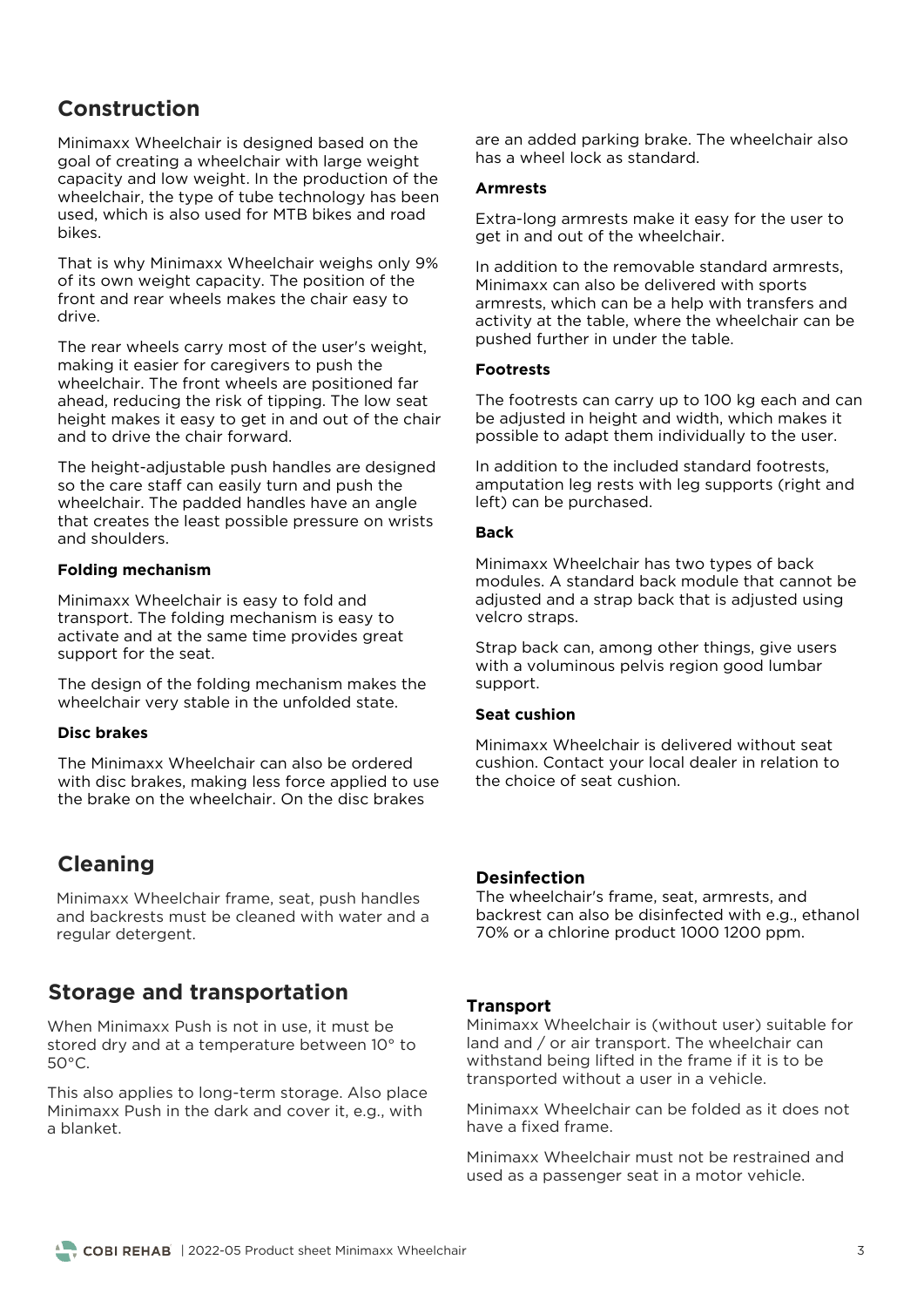# **Specifications**

| Max user weight                                                                                                                  | 325 kg                                     |
|----------------------------------------------------------------------------------------------------------------------------------|--------------------------------------------|
| Risk class                                                                                                                       |                                            |
| Basic UDI DI                                                                                                                     | 5740000100001MU                            |
| Expected product service life                                                                                                    | Minimum 7 years                            |
| Seat depth                                                                                                                       | 460 mm                                     |
| Seat width                                                                                                                       | 560 / 610 / 660 / 710 mm                   |
| Back height                                                                                                                      | 510 mm                                     |
| Total width folded                                                                                                               | 410 mm                                     |
| Total height with/without push handle                                                                                            | 1100 / 1003 mm                             |
| Total length without footrests                                                                                                   | 700 mm                                     |
| Total width                                                                                                                      | 700 / 750 / 800 / 850 mm                   |
| Weight                                                                                                                           | Approx. 27 kg                              |
| Armrests removable                                                                                                               | Yes                                        |
| Footrests and push handle height adjustable                                                                                      | Yes                                        |
| Footrests standard, removable                                                                                                    | Yes                                        |
| Flame retardant cover                                                                                                            | Yes                                        |
| Balance points adjustable                                                                                                        | Yes                                        |
| Fixed seat                                                                                                                       | Yes                                        |
| Frame                                                                                                                            | Powder-lacquered chromium molybdenum steel |
| Rear wheels                                                                                                                      | 24", massive PU tires                      |
| Seat/backrest                                                                                                                    | Polyester                                  |
| Armrests                                                                                                                         | Polyurethane                               |
| Footrests                                                                                                                        | PU foam                                    |
| Foldable                                                                                                                         | Yes                                        |
| Risk assessment                                                                                                                  | EN/ISO 14971: 2012                         |
| General requirements and test methods                                                                                            | ISO 7176-5, -7, -8, -11 og -16             |
| The surface temperature of the Minimaxx Wheelchair can increase or decrease when exposed to<br>external sources of heat or cold. |                                            |

external sources of heat or cold.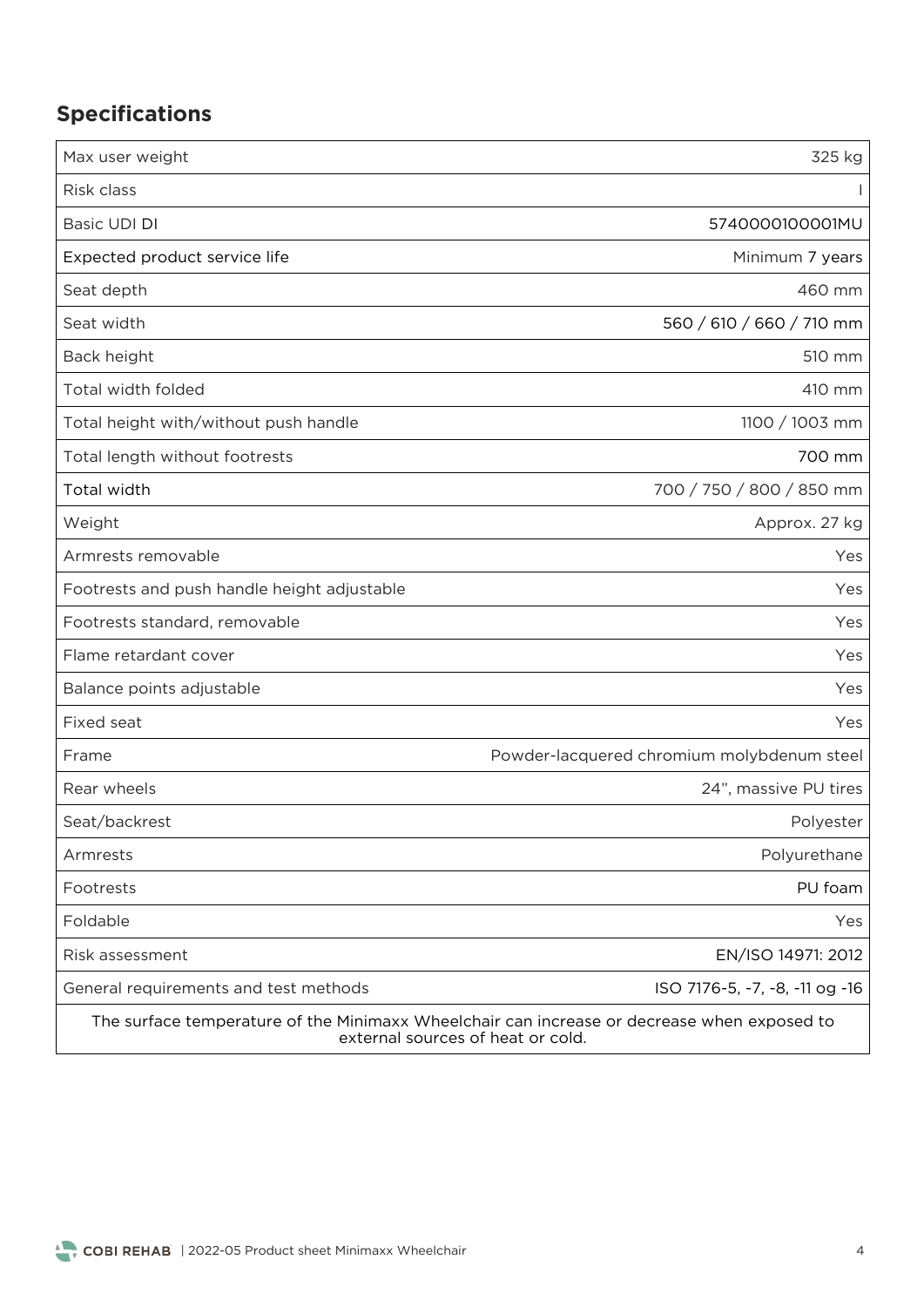# **Ordering and accessories**

| Model/Seat width/Seat depth                               | Item number  |
|-----------------------------------------------------------|--------------|
| Minimaxx Standard, incl. footrests / 56 cm/ 46 cm         | 0100-056-000 |
| Minimaxx Standard, incl. footrests /61 cm/ 46 cm          | 0100-061-000 |
| Minimaxx Standard, incl. footrests /66 cm/ 46 cm          | 0100-066-000 |
| Minimaxx Standard, incl. footrests /71 cm/ 46 cm          | 0100-071-000 |
| Minimaxx with disc brakes, incl. footrests / 56 cm/ 46 cm | 0109-056-000 |
| Minimaxx with disc brakes, incl. footrests /61 cm/ 46 cm  | 0109-061-000 |
| Minimaxx with disc brakes, incl. footrests /66 cm/ 46 cm  | 0109-066-000 |
| Minimaxx with disc brakes, incl. footrests /71 cm/ 46 cm  | 0109-071-000 |
| <b>Accessories</b>                                        |              |
| Sports armrests, pair                                     | 0100-999-006 |
| Table                                                     | 0100-999-001 |
| IV holder and 02 holder, diameter 10 cm                   | 0100-999-021 |
| Footrest, right                                           | 0100-999-010 |
| Footrest, left                                            | 0100-999-011 |
| Calf/amputation support, right                            | 0100-999-015 |
| Calf/amputation support, left                             | 0100-999-016 |
| Crutch holder                                             | 0100-999-022 |



Minimaxx Wheelchair with disc brakes.



Minimaxx Wheelchair with amputation support.